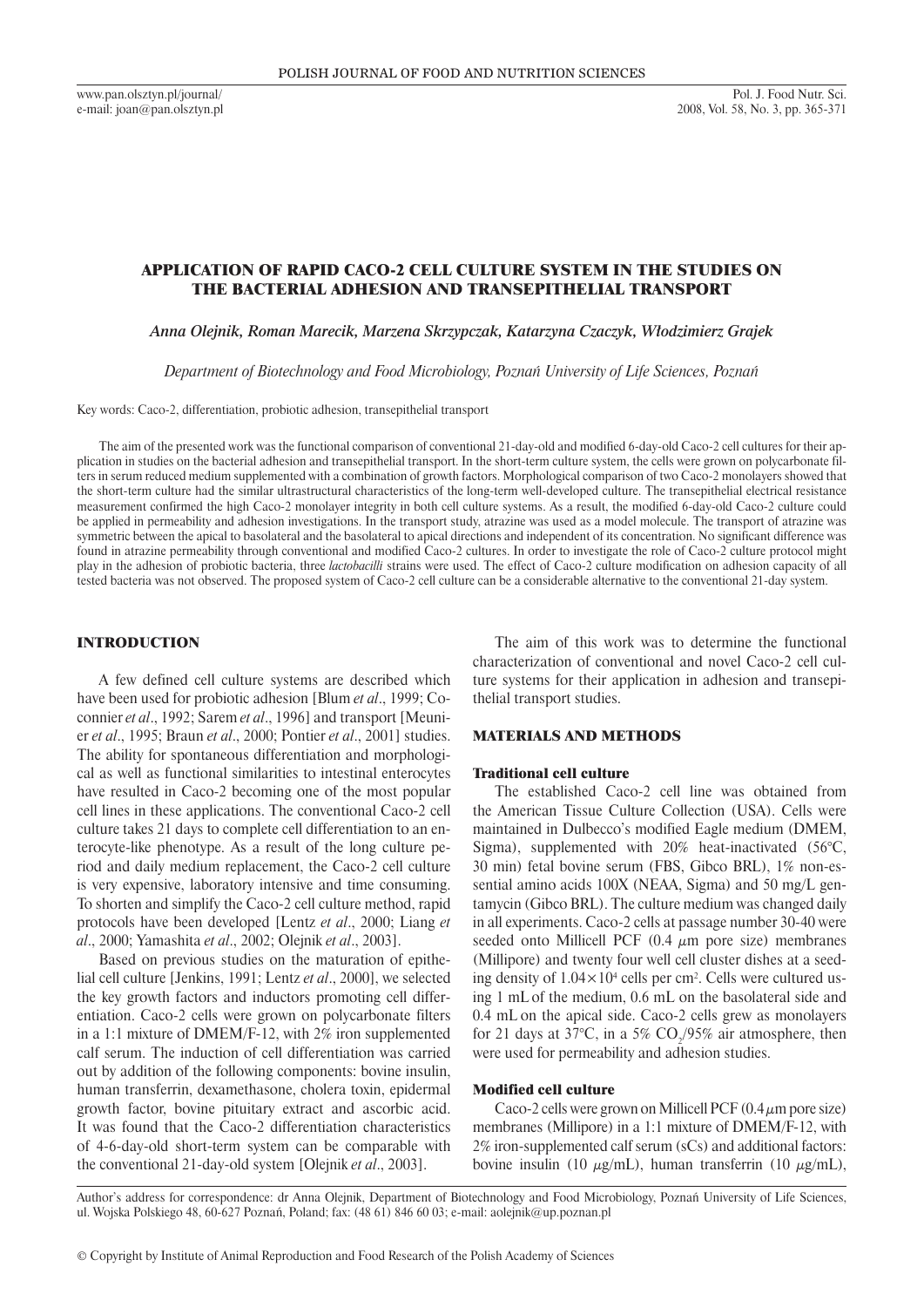dexamethasone (10-8 mol/L), EGF (ng/mL), ascorbic acid  $(50 \,\mu\text{g/mL})$ , cholera toxin  $(25 \,\text{ng/mL})$  and bovine pituitary extract (50  $\mu$ g/mL). An initial cell seeding density of 2.12 × 10<sup>5</sup> cells per cm2 was used. The medium was changed every 24 h (0.6 mL on the basolateral and 0.4 mL on the apical side) until the end of the culture period. Caco-2 cells were cultured for 6 days, at 37°C, and in a 5% CO<sub>2</sub>/95% air atmosphere, then used for permeability and adhesion studies.

#### Determination of cell growth and differentiation

Cell proliferation was monitored by counting the number of cells using a Neubauer hemocytometer after trypsinization.

As a measure of cell differentiation alkaline phosphatase (ALP) activity was determined in cell lysates using Biochemtest No. 178152149 (POCh, Gliwice, Poland). After removal of the culture medium, the attached cells were removed by scraping and suspended in ice-cold PBS. The cells were centrifuged at 500×*g* and resuspended in PBS, and sonicated with an ultrasonic cell disrupter. Cellular debris was pelleted by centrifugation at 8000×*g*, at 0-4°C, and supernatants were stored at -70°C until assayed. The activities of ALP were expressed relative to cellular protein content which was determined with the Bradford's method [Bradford, 1976].

#### Determination of Caco-2 monolayer integrity

To monitor the evolution of confluency the transepithelial electrical resistance (TEER) of Caco-2 cell monolayer was measured daily. Monolayer integrity was determined by using the Millicell Electrical Resistance System (Millipore).

#### Cytotoxicity assay

Atrazine cytotoxicity was determined by the MTT reduction assay. Briefly, atrazine solutions were removed and the cell monolayers were washed with DMEM without phenol red. Then, the cells were incubated at 37°C for 3 h in DMEM without phenol red containing MTT (5 mg/mL). MTT solution was carefully aspirated and the formazan produced by the mitochondrial dehydrogenase was dissolved in isopropanol. Mitochondrial enzyme activity was measured as the difference in absorbance between 570 and 630 nm (baseline).

#### Transport study

Atrazine permeability studies were performed as to the method described by Tavelin *et al*. [2001]. Atrazine (Fluka) was first dissolved in DMSO and a  $40 \times 10^{-3}$  mol/L solution was prepared in a Hank's balanced salt solution (HBSS, Sigma). DMSO did not exceed 0.01% (v/v) of transport medium. This concentration of co-solvent did not affect the integrity of Caco-2 cell monolayers. Atrazine solution was filtered through a 0.22  $\mu$ m filter (Millex GP, Millipore) and pre-heated at 37°C before permeability experiments.

After the development of cell monolayers in the traditional and modified Caco-2 cell culture system, atrazine permeability measurements were performed. Culture medium was removed from the cells, monolayers were washed with transport buffer and pre-incubated at 37°C for 30 min. Permeable supports were transferred to new wells. Atrazine solution and HBSS preheated to 37 $\degree$ C were added to apical – A (0.4 mL) and basolateral – B chambers (0.6 mL). The insert system was placed in an incubator (37°C) on a plate shaker. Samples (0.1 mL) were taken from a donor solution after 10, 20, 30, 40, 50 and 60 min. Each sample volume was replaced with fresh preheated HBSS.

Atrazine concentration was analysed with the HPLC method and the permeability coefficient across the Caco-2 cell monolayers was calculated.

Determination of atrazine was carried out on the MER-CK-HITACHI system consisting of an autosampler (model L-7250), a pump (model L-7100) and DAD (model L-7455) set at 220 nm.

Analyses were performed isocratically at a flow rate of 0.60 mL/min, at 30°C on a Lichrospher®RP-18 column (Merck) using acetonitrile and sodium acetate (1 mmol/L) – 35:65 as an eluent. A standard was used to identify peak in chromatograms, and peak area was used to determine atrazine concentration. It was done by computer integration operated in the mode of external standard.

Permeability coefficients of atrazine across Caco-2 monolayer in both directions (A to B and B to A) were calculated according to basic protocols presented by Tavelin *et al*. [2001].

#### Adhesion study

In the adhesion study three probiotic strains were used: *Lactobacillus casei* Shirota (ATCC 39539), *Lactobacillus rhamnosus* GG (ATCC 53103) and *Lactobacillus acidophilus* LC1 (ATCC). Before adhesion experiments bacteria were cultured in the MRS broth at 37°C for 24 h, then harvested by centrifugation at 3000×*g* for 10 min, washed twice with phosphate buffered saline (PBS/pH 7.2) and resuspended in complete DMEM without gentamycin at a concentration of  $1 \times 10^6$  CFU/mL. The number of CFU in each assay mixture was confirmed by plating appropriate dilutions of washed cells onto the MRS agar.

Traditional 21-day-old and modified 6-day-old Caco-2 cell cultures were washed twice with 8.5 mg/mL saline solution and transferred to new wells. For the adhesion assay, the bacterial suspension (0.2 mL) was added to apical chamber and complete DMEM without gentamycin (0.6 mL) to basolateral chamber of each insert system and incubated at 37°C. After incubation for 60 min free bacteria cells were removed by washing of the monolayers with PBS. The cell monolayers with attached bacteria were trypsinized and centrifuged at 3000×*g* for 10 min and treated with 1% Triton X-100 in PBS for 5 min at 37°C. The counts of adherent bacteria released from Caco-2 cells were determined by plating appropriate dilutions on the MRS agar (Merck). To express the results as a number of adherent bacteria per epithelial cell, Caco-2 cells from non-infected monolayers were collected by trypsinization and enumeration in parallel.

#### Statistical analysis

The results were expressed as mean values ( $\pm$ SEM) of triplicate replicates obtained in three independent experiments. The results were analysed by a one-way analysis of variance (ANOVA) to determine if data were significantly different and by the Tukey and Kruskal-Wallis tests to determine the statistical differences between groups using STATISTICA PL. 6.0. software. The level of significance was set at  $p < 0.05$ .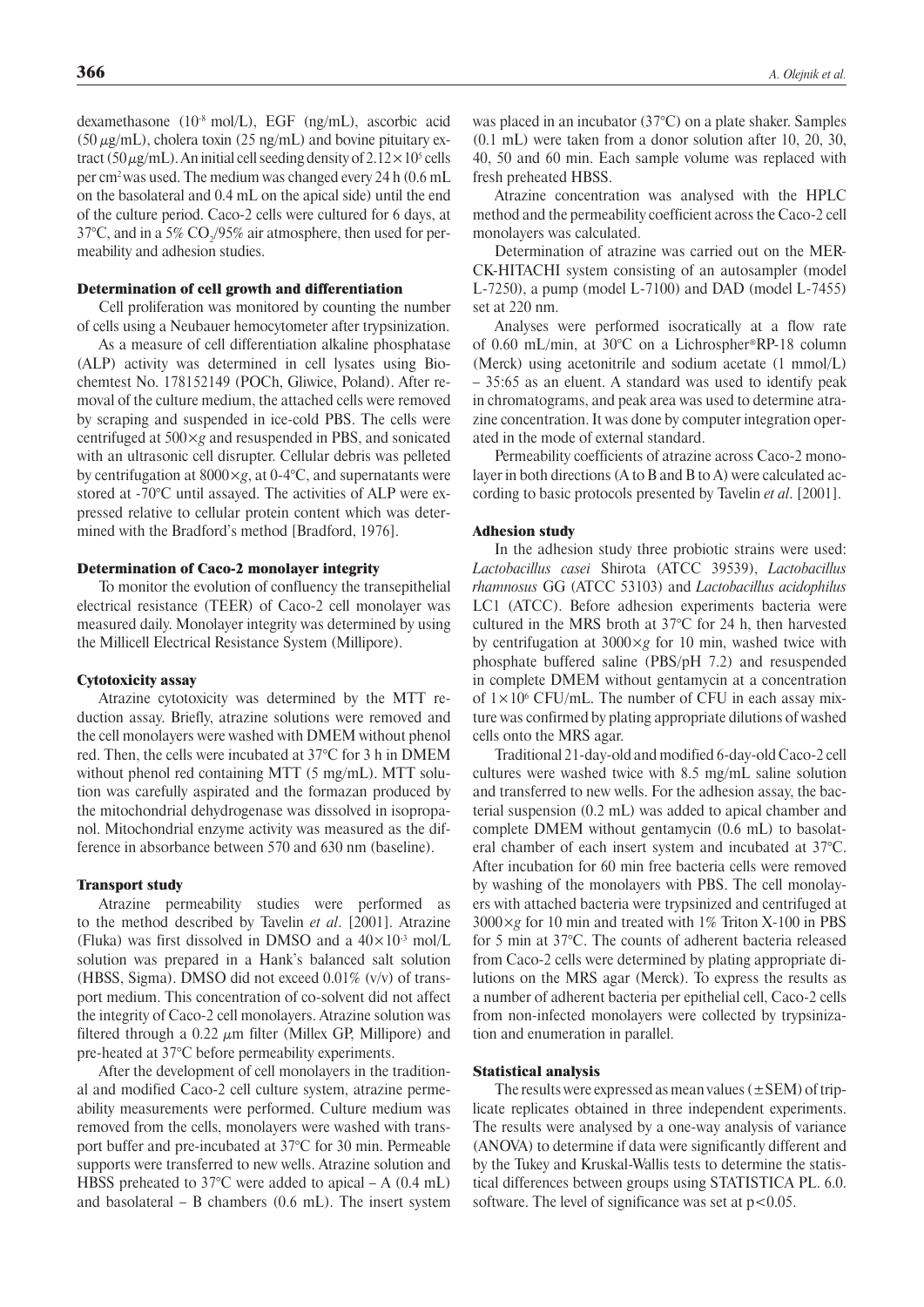# RESULTS

### Caco-2 cells growth

Caco-2 cells were grown in two culture systems: 21-daysold conventional culture using serum-containing medium (20% FBS) and 6-days-old modified culture utilizing serumreduced medium (2% sCS) supplemented with growth and differentiation factors. As shown in Figure 1, the time courses of Caco-2 cells grown on the polycarbonate filters in different media are similar. It means that the modification of medium formulation had no significant influence on cells proliferation. However, modification of the traditional culture medium enabled rapid Caco-2 monolayer differentiation.

Scanning electron microscopic examination revealed the progressive formation of brush border with microvilli from 3 to 6-days-old Caco-2 cell culture grown in the modified medium. The brush border microvilli exhibited in two different patterns: as a thick carpet of brush border and as flower-like clusters which seem to join at their apical ends. As shown in Figure 2, the entire monolayer surface of the 6-days-old modified Caco-2 culture was covered with brush border microvilli. Whilst



FIGURE 1. The time course of Caco-2 cells grown in modified and conventional medium.



FIGURE 2. The 6-day-old Caco-2 cell monolayer developed in a modified medium. Scanning electron microscopy examination (4980x).

in the 6-days-old conventional culture, the brush border microvilli were present on 80% of the cells, which is typical of the early phase of cell proliferation under standard culture conditions in the absence of differentiation inducers [Pinto *et al*., 1983]. Morphological comparison of two culture methods shows that the new 6-days-old Caco-2 culture system has the similar ultrastructural characteristics to that of the conventional 21-old-day well-developed culture, as it can be seen in Figure 3.

Alkaline phosphatase is an enzyme that is present in the microvillus of enterocytes and commonly used as an indicator of enterocytic cell differentiation. Activity of alkaline phosphatase localised in the membrane fraction of Caco-2 cells grown in 6-days modified culture was 520 pmol per microgram total protein and was about 2-fold higher than that determined in 21-day conventional culture.

Therefore, the suitability of the short-term culture method for use in compound permeability screening and bacteria adhesion studies was investigated.

### Permeability studies

Caco-2 cells require 21 days to differentiate using the wellestablished conventional culture protocol. Therefore transport studies are usually done after 21 days of culture, when the expression of transporters reaches its maximum [Anderle *et al*., 1998; Braun *et al*., 2000]. Prior to permeability experiments, the Caco-2 cell culture confluency was examined by measuring transepithelial electrical resistance values. Measurement of TEER is believed to be a good indicator of tightness of the junctions between cells [Tavelin *et al*., 2001]. TEER value was observed to changed in dependence of the growth phase. In Caco-2 cell culture, the TEER values increased during the exponential phase and stabilised in the stationary growth phase. Monitoring of monolayer development as a function of the culture period (Figure 4) showed that TEER values increased rapidly in both traditional and modified cell culture reaching a maximum value respectively on the  $9<sup>th</sup>$  and  $6<sup>th</sup>$  day. After 9 days of culture, the TEER of Caco-2 monolayers in traditional medium was relatively constant and reached 463 ( $\pm$ 33)  $\Omega$  x cm<sup>2</sup>. As shown in Figure 4, the TEER values examined directly before transport were similar in both cul-



Figure 3. The 21-day-old well-developed Caco-2 cell culture grown in a conventional medium. Scanning electron microscopy examination (4240x).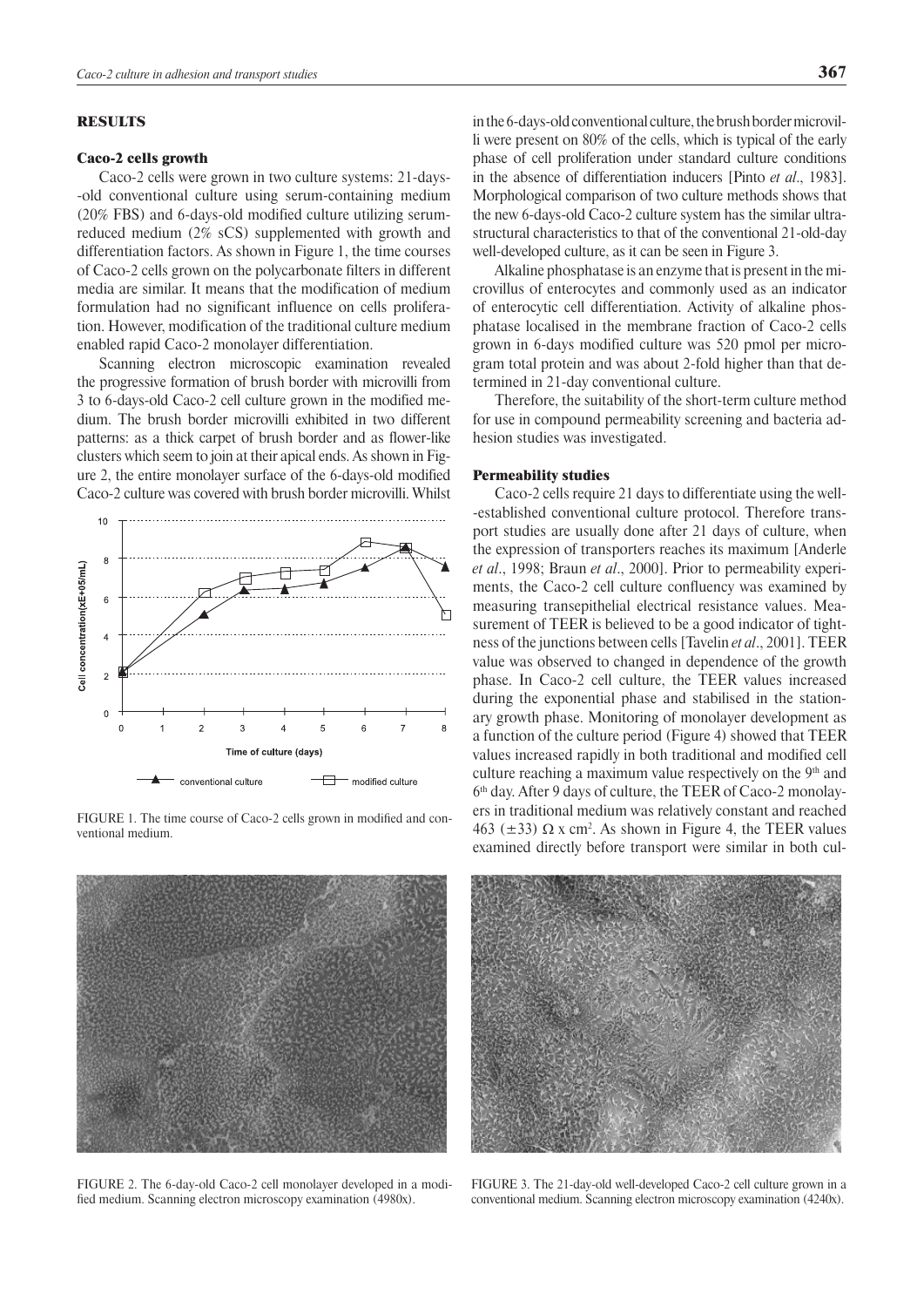500  $400$ TEER (Ohm x cm2)  $300$  $200$  $10<sub>0</sub>$  $\Omega$ 6 g  $12$  $21$  $\Omega$ 15 18 Time of culture (days) conventional culture modified culture 一



FIGURE 4. Transepithelial electrical resistance of Caco-2 monolayer as a function of culture time.

ture protocols. The statistical analysis confirmed an insignificant difference in TEER between 6-old-day modified and 21-old-day conventional cultures  $(p=0.341)$ . The transepithelial electrical resistance measurement indicated high integrity of the Caco-2 cell monolayer in both cell culture systems.

Two independent Caco-2 cell culture protocols were used to determine the atrazine permeability across epithelial barrier. For atrazine at concentrations ranging from 5 to 250  $\mu$ mol/L, the apparent permeability coefficients (Papp) were not found to be concentration-dependent (data not shown). In order to compare permeabilities through 6-day-old short-term and 21-day-old traditional Caco-2 cultures transport of atrazine at concentration of 40  $\mu$ mol/L was studied in apical to basolateral and in basolateral to apical directions. Prior to carrying out transport study, the cytotoxicity of atrazine was examined. For toxicity examination, measurement of intracellular dehydrogenase activity with the MTT assay was used. No cytotoxicity of 40  $\mu$ mol/L atrazine dissolved in 0.01% DMSO and in the transporting medium was observed.

Figure 5 and 6 depict the effect of Caco-2 culture method on atrazine transport kinetics. The graphs showed deviations between experimental and theoretical data of the cumulative



FIGURE 5. Atrazine transport kinetics of apical to basolateral direction monitored by collecting the receiver solutions at 10-min intervals.

FIGURE 6. Atrazine transport kinetics of basolateral to apical direction monitored by collecting the receiver solutions at 10-min intervals.

fraction transported (CFT). The atrazine cumulative fraction transported across Caco-2 cell monolayers increased non-linearly with time. Because of the atrazine concentration in the receiver chamber exceeded 10% of the concentration in the donor chamber, the apparent permeability coefficients (Papp) were calculated using non-sink conditions analysis. Determination of Papp in the apical to basolateral and the basolateral to apical side showed that the permeability coefficient was independent of transport direction. Table 1 summarizes the Papp values obtained from the different culture conditions.

No significant difference in atrazine permeability was observed between the conventional culture at 21 day and the modified culture at 6 day  $(p=0.984)$ . The transport of atrazine was symmetric between the apical to basolateral and the basolateral to apical directions and independent of its concentration (data not shown, manuscript in preparation).

# Adhesion studies

In order to investigate the role of Caco-2 cell culture method might play in the adhesion of probiotic bacteria, three well-characterised lactobacilli strains were used. The adhesion capacity was expressed as the number of bacteria adhered to 1000 Caco-2 cells and as the number of bacteria bound to one cm<sup>2</sup> of cell monolayer. As shown in Figure 7, *L. rhamnosus* GG and *L. acidophilus* LC1 were the most adhesive strains with  $19(\pm 2)$  and  $16(\pm 3)$  bacteria cells adhered to 1000 Caco-2 cells grown in conventional 21-days-old culture, respectively. The adherence of these strains was significantly better than that of *L. casei* Shirota.

TABLE 1. Bidirectional ( $A \rightarrow B$  – from apical to basolateral side,  $B \rightarrow A$  – from basolateral to apical side) mean apparent permeability coefficients of atrazine across Caco-2 cells grown in different cultures.

| Transport direction | Apparent permeability coefficients<br>Papp (x $10^{-5}$ cm/s) $\pm$ SD |                  |
|---------------------|------------------------------------------------------------------------|------------------|
|                     | traditional culture                                                    | modified culture |
| $A \rightarrow B$   | $8.80 + 1.04$                                                          | $8.97 + 1.15$    |
| $B \rightarrow A$   | $8.78 + 1.10$                                                          | $9.03+0.24$      |
| AB/BA               | $1.00 \pm 0.00$                                                        | $0.99 + 0.05$    |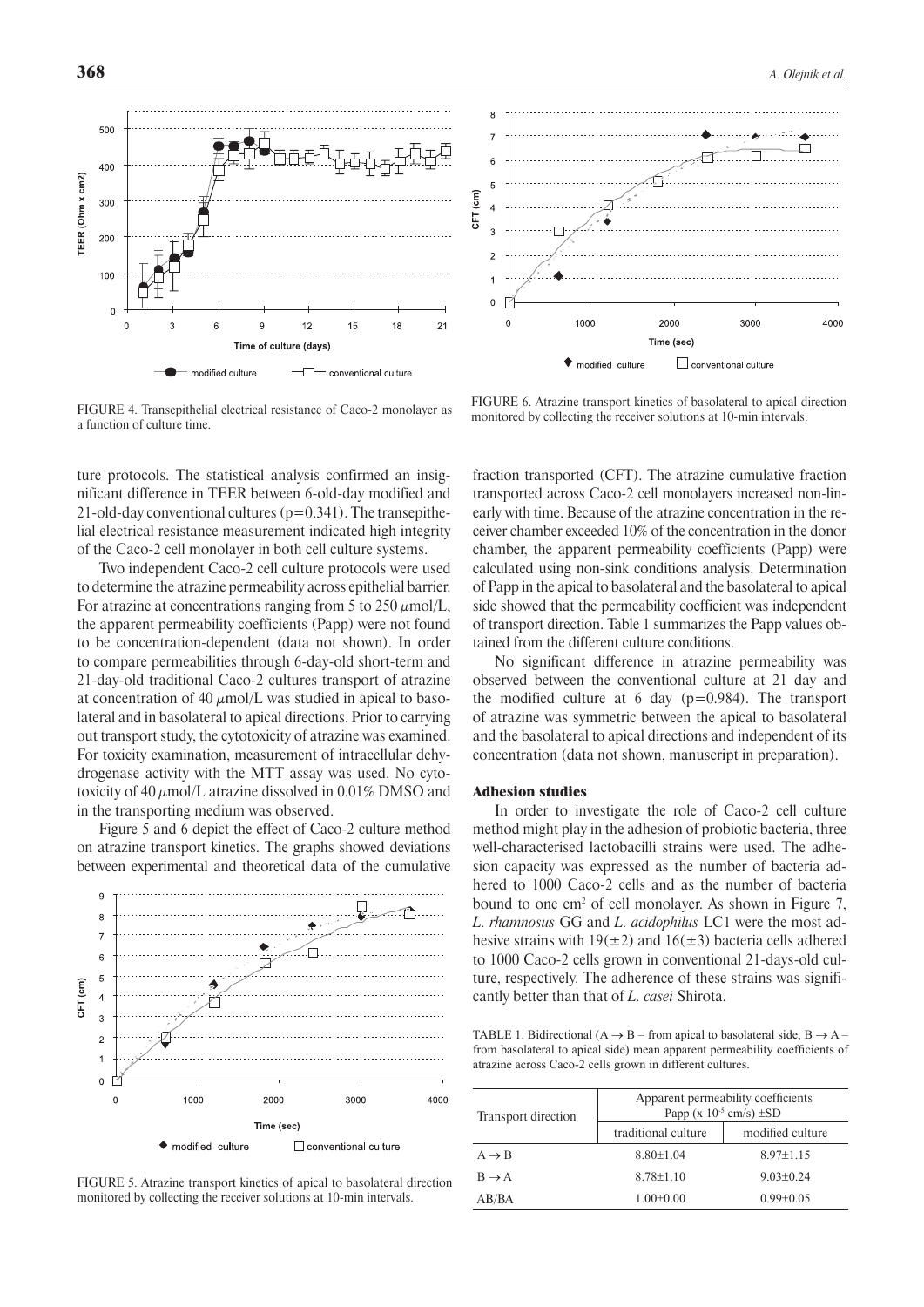

FIGURE 7. Effect of Caco-2 cell culture modification on probiotic adhesion expressed as the number of bacteria adhered to 1000 Caco-2 cells.

The ability of probiotic bacteria strains to adhere to the Caco-2 cell monolayers obtained in conventional 21-days-old and modified 6-days-old culture was compared. Based on the concentration of bacteria adhered to one cm<sup>2</sup> of cell monolayer, the effect of Caco-2 culture protocol on adhesion capacity of all tested bacteria was not observed (Figure 8). However, significant differences  $(p=0.010)$  between the number of *L. rhamnosus* GG bacteria adhered to 1000 Caco-2 cells grown in two independent culture methods were determined (Figure 7). *L. rhamnosus* GG adhesion ability measured in 6-days-old modified culture was 2.4-fold lower than that obtained using 21-days-old traditional culture. The different Caco-2 cell densities determined in conventional and modified cultures at  $21<sup>st</sup>$  and  $6<sup>th</sup>$  day, respectively, can be expected to cause a reduction in the number of bacteria adhered to 1000 Caco-2 cells. The Caco-2 cell concentration in modified medium was 3-fold higher than that obtained in traditional medium at the infection moment. The adhesion of *L. rhamnosus* GG to 1000 Caco-2 cells grown in 6-daysold modified culture was comparable with their colonization on the 14-day-old cell monolayer obtained using the conventional culture protocol.



FIGURE 8. Effect of Caco-2 cell culture modification on probiotic adhesion expressed as the number of bacteria adhered to one cm<sup>2</sup> surface of Caco-2 monolayer.

### DISCUSSION

Differentiated Caco-2 cells provide an *in vitro* model of intestinal barrier for the transport study and of intestinal surface for bacteria adhesion examination. There may be some differences between differentiated Caco-2 cell monolayers grown under various culture conditions. The importance of cell culture standardisation in view of their use as transport models has already been documented [Braun *et al*., 2000]. Standardisation of Caco-2 cell culture includes the number of cell passage, culture medium with serum or serum replacement and defined experimental conditions such as seeding density, reproducible cell numbers per area in stationary growth phase, reproducible TEER values, characteristic morphology, characteristic tight junction formation and characteristic transporters expression [Braun *et al*., 2000; Wunderli-Allenspach, 2000].

Traditional serum-containing Caco-2 cell culture should be performed for 3 weeks before permeability studies and 2-3 weeks before adhesion investigation. As a result of the long culture period and daily medium replacement, the conventional Caco-2 cell culture is very expensive, laboratory intensive and time consuming. To shorten and simplify the culture method, rapid culture protocols have been developed [Lentz *et al.*, 2000; Liang, 2000; Yamashita *et al*., 2002; Olejnik *et al*., 2003; Korjamo *et al*., 2005]. In the presented studies, we propose a rapid Caco-2 cell culture system, described in details in previous work, for transport and adhesion studies [Olejnik *et al*., 2003]. In the modified Caco-2 culture method, cells grown on polycarbonate filters in serum-reduced medium containing 2% iron-saturated calf serum and supplemented with a combination of growth and differentiation factors. Using this system, the differentiated enterocyte-like monolayer was established within 6 days. Scanning electron microscopic examination revealed that the differentiation characteristic of modified 6-day-old culture is comparable with 21-day-old traditional culture. The activity of alkaline phosphatase considered as an indicator of cellular differentiation, was 2-fold higher in Caco-2 cells grown in modified culture than in the conventional culture. An increase of alkaline phosphatase activity in modified Caco-2 cell culture is in agreement with previous results [Korjamo *et al*., 2005]. Differentiation includes also the formation of a tight junction between the cells. The transepithelial electrical resistance measurement confirmed high integrity of the Caco-2 cell monolayer in the new culture system. As a result, the modified 6-day-old Caco-2 culture would be applied in permeability and probiotic adhesion studies.

Atrazine, 2-chloro-4-ethylamino-6-izopropylamino-*s*-triazine as a model substance was used in permeability studies for two reasons: (i) small size of molecule with good water solubility and (ii) environmental contamination with atrazine and its high toxity. Among trazine herbicides, atrazine is most commonly used, with hundred of milions of tons being used yearly worldwide. It is included in 10 most frequently found pesticides in ground and superficial water and food. A lot of reports confirmed a relationships between environmental contamination with atrazine and increased incidence of many human diseases [ van Leeuven *et al*., 1999; Mills, 1998; Kettles, *et al*., 1997]. Due to an increased incidence of cancer diseases,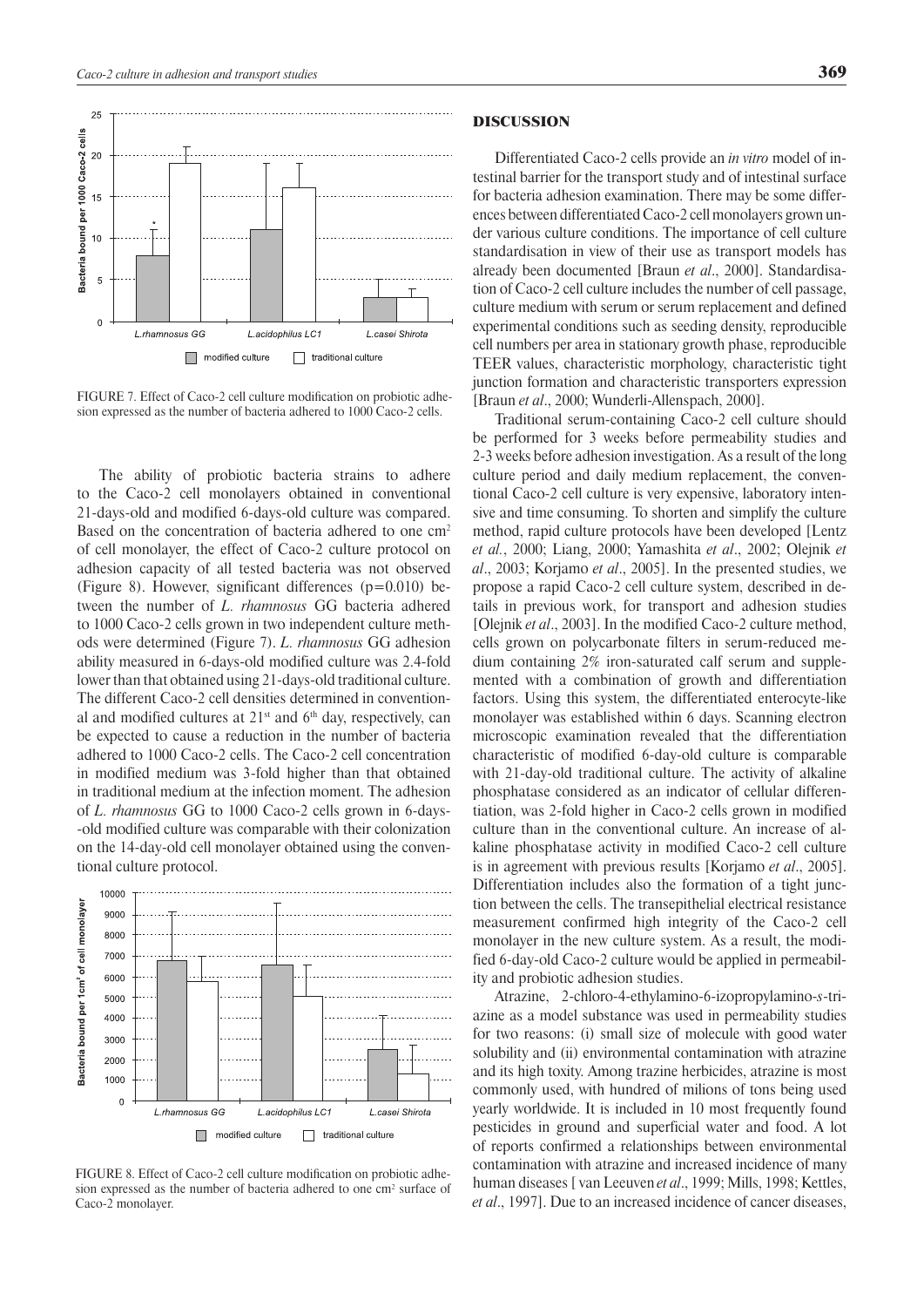atrazine was classified as "possibly carcinogenic to humans" (Group C) by the International Agency for Research on Cancer [International Agency for Research on Cancer, 1999 ].

To quantify atrazine transport across the Caco-2 monolayer grown in two different culture systems, the apparent permeability coefficient was used. The transport of atrazine was symmetric between the apical to basolateral and the basolateral to apical directions and independent of its concentration ranging from 5 to 250  $\mu$ mol/L, which suggests a transcellular or paracellular process (data not shown, manuscript in preparation). As a consequence, we used one atrazine concentration of 40  $\mu$ mol/L to screen its permeability across the 6-day-old modified Caco-2 culture. No significant differences between apical to basal and basal to apical permeation were found for atrazine tested in traditional 21-day-old and modified 6-dayold cultures. The results obtained in this work indicated that the new rapid Caco-2 culture method could be a considerable alternative to long-term conventional culture system usually applied in transport study.

Several strategies were used to improve the Caco-2 cell culture method [Lentz *et al*., 2000; Liang, 2000; Yamashita *et al*., 2002; Olejnik *et al*., 2003; Korjamo *et al*., 2005]. The novel cell culture protocols described by Lentz *et al*. [2000] and Korjamo *et al*. [2005] were similar with that proposed in the presented work. Caco-2 cells were grown in serum-reduced medium supplemented with growth factors and hormones. Transport of three compounds (metoprolol, mannitol and taurocholate) through 4-day-old modified culture and traditional 21-day-old, 10% FBS system was compared [Lentz *et al*., 2000]. No difference in permeability was observed for metoprolol transport between the two culture methods. Permeability of mannitol was about 2-fold higher and taurocholate was 6-fold lower from novel culture, as compared to the 10% FBS system. The results show that the Lentz's culture method appears to be applicable in passive permeability determination. However, low taurocholate permeability across the modified monolayer indicated the lack of active transporter capability [Lentz *et al*., 2000]. Liang *et al*. [2000] have developed a traditional Caco-2 culture method for accelerated 3-7-day culture in which some special supplements, including cholera toxin, bovine pituitary extract, mouse epidermal growth factor, insulin, dexamethasone and other, were added to the medium to promote cell differentiation. Caco-2 monolayers obtained according this culture protocol were less confluent and differentiated, with lower expression levels of several transporters [Liang *et al*., 2000].

It should be noted that a commercially available 3-day system for rapid differentiation of Caco-2 cells (BD BioCoat™ HTS Caco-2 Assay System, Becton, Dickinson and Company) can be purchased. One of the most unique aspects of this system is the use of butyric acid as a differentiating agent. As described in the literature, the barrier function of the monolayer grown in short-term BD system is low compared with that obtained in the traditional 21-day culture [Liang *et al*., 2000]. Besides, BD system is significantly more expensive than that elaborated in our study.

Yamashita *et al*. [2002] have demonstrated that by a simple modification of the original 3-day culture BD protocol it is possible to obtain Caco-2 monolayer with better barrier properties than that typical of the conventional 21-day Caco-2 system. The best improved 3-day protocol, which included 10% FBS in the culture medium during the first day of culture, markedly enhanced TEER and lowered mannitol permeability of the monolayer. The prolongation of culture period to 5 days induced the tighter monolayer and the highest activity of transporters.

The second aspect of the presented work is the application of a modified Caco-2 cell culture in probiotic adhesion. The adhesive ability of bacteria to intestinal cells has been considered as one of the selection criteria for probiotic strains [Salminen *et al*., 1996]. Human intestinal epithelial cell lines, like Caco-2 or HT-29, have been extensively used to select for adhesive strains *in vitro*. For bacteria adhesion examination, traditional Caco-2 culture requires a 3-2-week period [Braun *et at*., 2000]. The aim of this study was to determine the differences in adhesion of three commonly used probiotic bacteria to the 21-day-old traditional and modified 6-day-old cultures. Independently of Caco-2 culture method, *L. rhamnosus* GG and *L acidophilus* LC1 were the most adhesive strains. Their adherence was significantly better than that of *L. casei* Shirota. Based on the number of bacteria adhered to one cm<sup>2</sup> of cell monolayer, the effect of Caco-2 culture modification on adhesion capacity of all tested bacteria was not observed.

The results obtained in different laboratories using identical probiotic strains are dramatically differed. It is a consequence of various adhesion conditions including differences in cell models, growth phase of bacteria, buffers and pH applied in the adhesion assays [Blum *et al*., 1999]. This lack of method standardization complicates the interpretation of the data and effective adhesion estimation. Moreover, in the current literature, there is no information about determination of bacteria adhesion using Caco-2 monolayer obtained according to short-term modified cell culture protocol.

### **CONCLUSIONS**

1. Morphological comparison of two cultures shows that the new 6-days-old Caco-2 culture system has similar ultrastructural characteristic to that of the conventional 21-oldday well-developed culture.

2. The transport of atrazine was symmetric between the apical to basolateral and the basolateral to apical directions and independent of its concentration. Moreover, no significant difference was observed in atrazine permeability between the conventional 21-day-old and the modified 6-dayold cultures.

3. The effect of Caco-2 culture modification on adhesion capacity of all tested bacteria was not observed.

4. The proposed system of Caco-2 cell culture can be an considerable alternative to the conventional 21 days system with the application of 20% FBS. The new Caco-2 cell culture system allows reducing the serum concentration from 20 to 2% and the time of culturing from 21 to 6 days.

# **REFERENCES**

1. Anderle P., Niederer E., Rubas W., Hilgendorf C., Spahn-Langguth H., Wunderli-Allenspach H., Merkle H.P., Langguth P.,